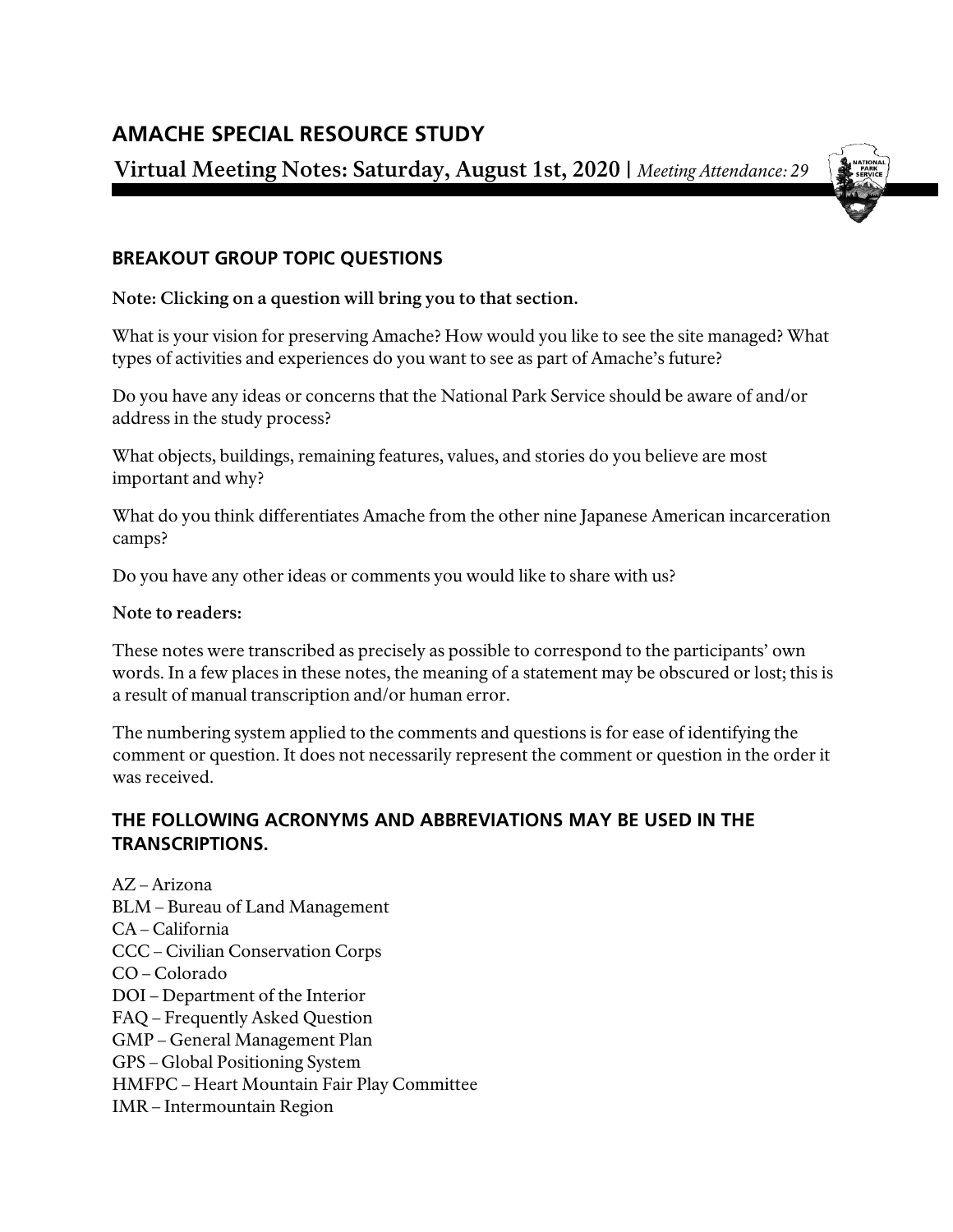JA – Japanese American JACL – Japanese American Citizens League JACS – Japanese American Confinement Sites program JANM – Japanese American National Museum KA – Kansas MP – military police NEPA – National Environmental Policy Act NHL – National Historic Landmark NHS – National Historic Site NPS – National Park Service OR – Oregon POW – prisoner of war QR – quick response SF – square feet SHPO – State Historic Preservation Officer SRS – Special Resource Study TCP – Traditional Cultural Property TL – Tule Lake USFS – US Forest Service VC – Visitor Center WRA – War Relocation Authority WWII – World War II WY – Wyoming YMCA – Young Men Christian's Association

## <span id="page-1-0"></span>**What is your vision for preserving Amache? How would you like to see the site managed? What types of activities and experiences do you want to see as part of Amache's future?**

## **Breakout Group 1.**

- I would like to see it part of a national park unit. My understanding is that John Hopper 1. has a museum in Granada, so having him be a part of it would be key.
- 2. I'd second that, about keeping John Hopper involved. Having site management be a cooperative thing would be great. Having high-school students as docents is great and that should be continued. That could also help mitigate trends in this country of incarcerating people without due process. We never seem to understand that the legislation that makes incarceration like executive order 9066 possible is the Enemy Alien and Sedition Acts of 1798. Having something that explores that at Amache would mean a lot. The 1988 act, which provided reparations, did not repeal the Alien and Sedition Acts.
- $3.$ It was mentioned that Amache was near Sand Creek, where Amache could build off of other messages and be part of a joint venture. Keeping John Hopper and the students involved is so key. The tours that he and his students offer during pilgrimages and at other times mean so much.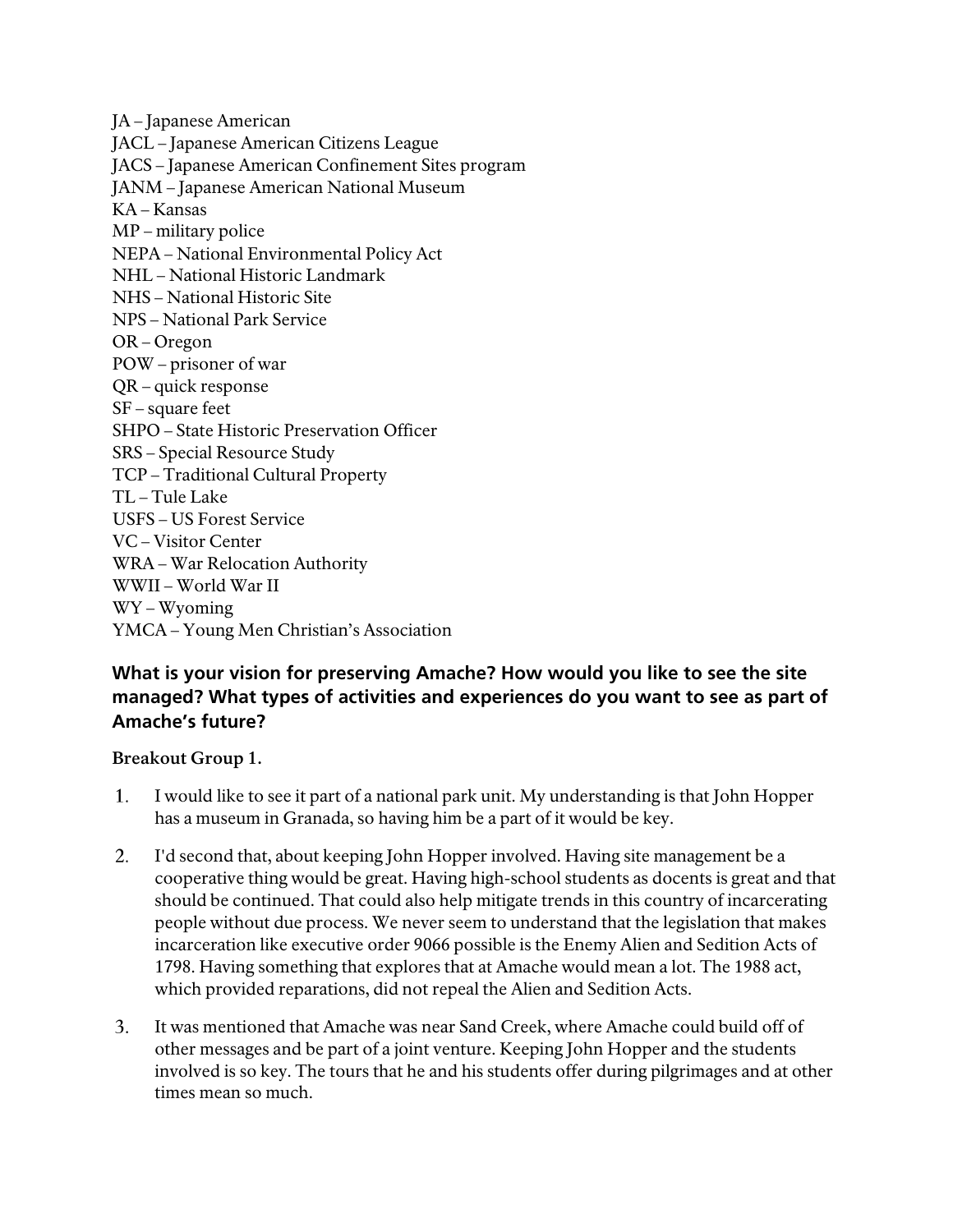- In terms of what types of activities, Amache is the farthest east of the incarceration camps. The activity that should be discussed is that we don't want this to happen again. I'm an international bird watcher, and I've driven right through Granada to birdwatch, having no idea that Amache was right there.
- 5. We have to keep mentioning the Alien and Sedition Acts because until they're repealed or rewritten, this could very well happen again. That comment about engaging with the other activities around Amache, like Sand Creek, is so important. We shouldn't mince words about what happened. It needs to be clear, concise, and on point. The whole history of the development of our country is tied up in issues that can be explored at Amache. Draw connections from Amache, to Black Lives Matter, back to Sand Creek.
- I second what's been said about educating young people at Granada and other places. That 6. way, when governors equate being shut in to stem the tide of COVID-19 with concentration camps, that people rise up and call out these officials who make these kinds of statements.
- 7. The location of Amache is really important. So many of the incarceration sites are on the West Coast. Having a site in the middle of the country reaches a whole new group of people and really influences who learns this history.
- 8. We have to continue what John Hopper has been doing all these years. He was the first person who wanted to resurrect and tell people what Amache was all about. Amache was also the only incarceration site that was located on land purchased from private land. The people who lost their land were very antagonistic toward the incarcerees, not just because we were Japanese but because we were on the land taken from them. That's a different situation than what existed at other incarceration sites.

## **Breakout Group 2.**

- Would like to see an investment in the museum. Lots of recent publicity about the Amache 9. Preservation Society moving artifacts into a new museum. Would be a worthwhile investment. Would be great if they could be there in that museum, collect and catalog documents that are relevant so that anyone who goes there can see artifacts and do research. Would be great if funding for that could be made available—make that museum worthwhile, to have artifacts on display, and additionally a research facility where documents are archived and catalogue[d].
- The management of the site will be a challenge, but there is a nice relationship with the university and the local area, and the Amache Preservation Society will be a good. It's amazing that the cultural resources are still there on site and is also a concern for me; they need to be preserved and it's amazing that those features of the camps are still there when you walk around, but how long will those be there? Concerned about some of those objects that are still there on site.
- We document things in place and leave them there so others can experience them. Power[ful] to see these on site and see things as people used them. If they disappear, they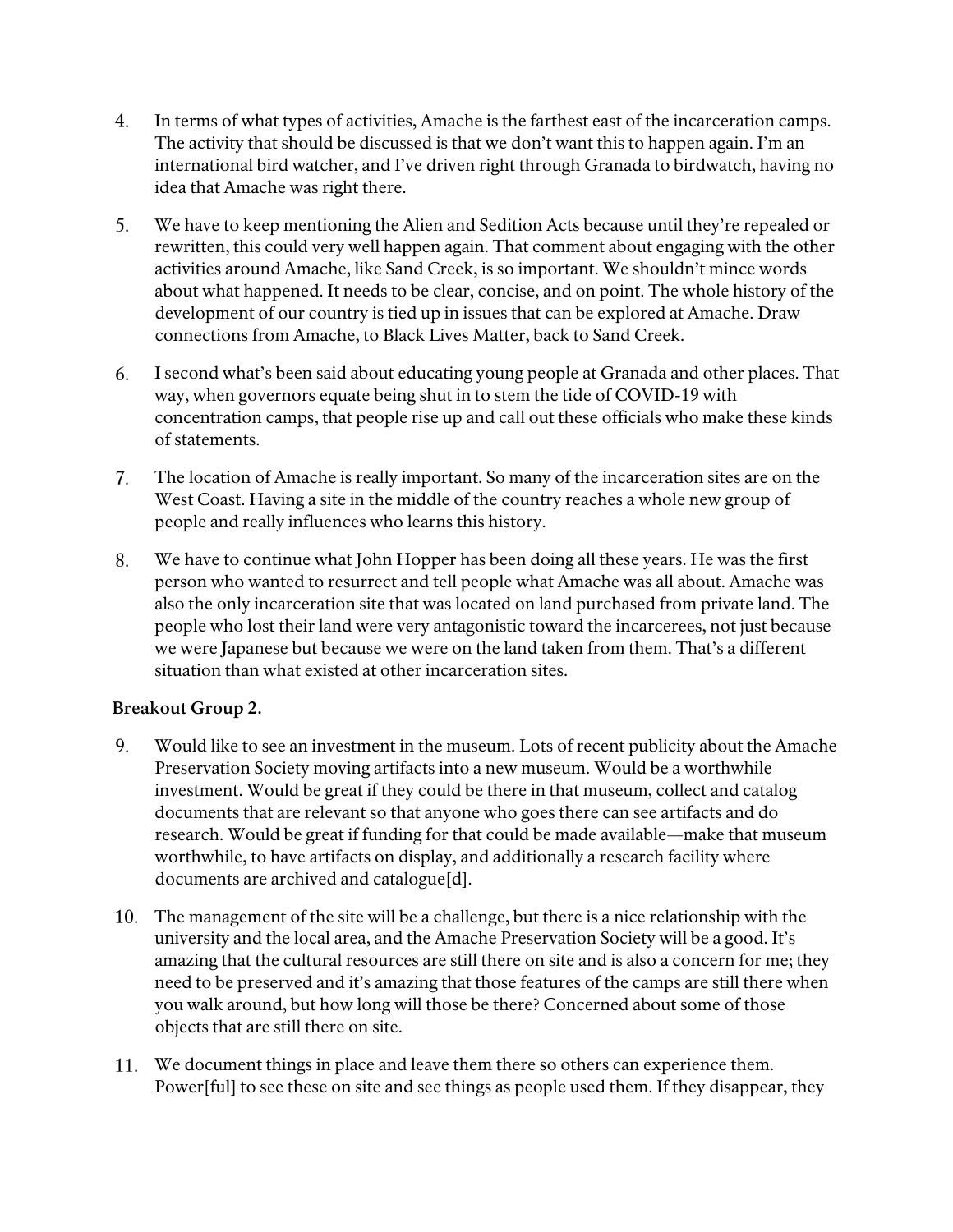have been catalogued so we know where they were and what they were. John Hopper's students work has led to preservation; in 2018, we went to the first block surveyed. The vast majority of items recorded from 10 years ago were still there. Now the site is completely open and that is concerning. Teenagers at night do stuff in a small town. A locked gate at night which is opened in the morning would help to keep down the casual picking up of items. If it becomes a park, with more people, it will happen. Pushing for [a] full archeological survey to prepare for the onslaught of people visiting.

- Dr. Clark's field school has learned so much (with preservation societies); the whole atmosphere has been very revealing to us as a whole history. Without these people supporting this site, we would not know what our history is. One of the concerns I have is that the camp is so far from the museum, there should be a central visitor center so that it will tie together the site, the museum, and the town.
- Collaborative has been built in some way; how can that be maintained? Good privatepublic partnerships have evolved. While we wait for the study to happen, how do we maintain that collaboration in the meantime and how [do] we preserve the site in meaningful ways?
- It's rare in other places that some of the concrete foundations are there where activities took place.

#### **Breakout Group 3.**

- 15. I think we should include draft resisters as a story of conscience.
- 16. I went to Minidoka for the dedication of the visitor center. At Amache I feel like there could be something out at the actual grounds, because of the history with Granada High School and the small building they've been working on for a number of years. How would that be balanced? Depends on unit designation. They have archives. Earlier someone mentioned oral histories. Watching oral histories on video. Build something to contrast with existing foundations. A way to blend various opportunities: the water tower, guard tower, and envisioning what could be done virtually.
- In terms of the existing site having a lot of foundations, artifacts, the physical presence of these as a reminder of it was like to try to build a daily life there. That works in conjunction with reconstruction and possibilities for things like augmented reality and opportunities to understand the relationship to the town. I think the fact that Amache Preservation Society has done so much work with the museum in town, I don't know how that would work or if they're (the NPS) interested in that. Newman's Drugs and the Granada Fish Market buildings are still in town. Also, the site was all on private property. That had an effect on the relationship as well because the town was so close—it was only a mile and half so people could walk to town, get an ice cream, get sushi, those are just really different kinds of relationships. Granada should be part of the story. They've been so involved in the preservation to date and economic benefit to the town today.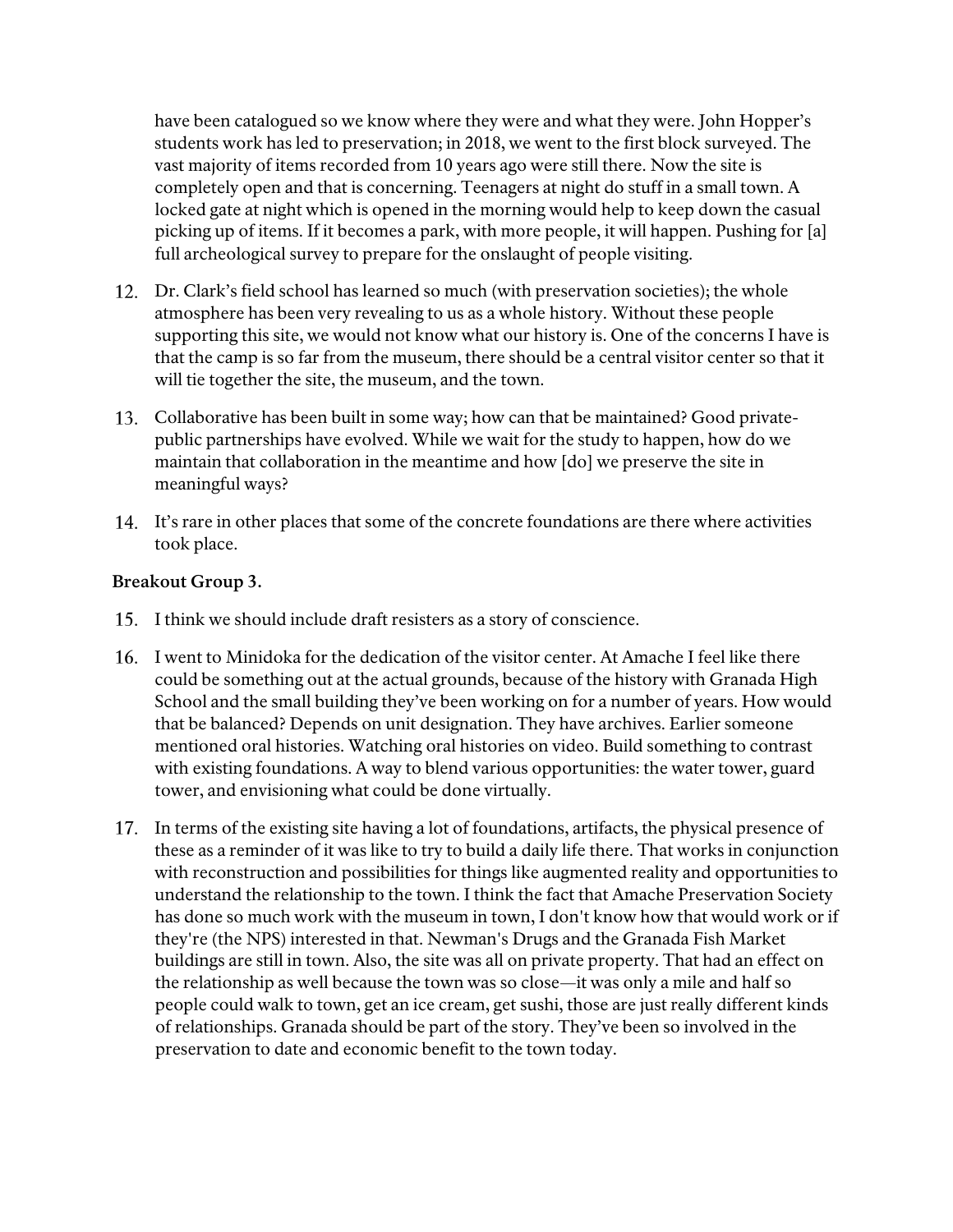- The most beneficial thing for schools and senior tour groups is the contact with someone who is knowledgeable about collections. Seeing the collection and doing service learning (helping to catalog, read the valedictorian addresses and analyze them as rhetorical artifacts). We need projects and hands-on activities which involve the town. Walking tours might be difficult, so maybe driving or guided driving tours? Make the site more interactive so it's possible to visualize what was happening in each building. There are complete footprints at the site. Should continue the process of remaking buildings, and also John Hopper has a binder of where buildings went when they were auctioned off. Many in private hands around the state and area, so we could bring more of those back.
- How would John Hopper's donations be balanced with the NPS? Public memory and oral histories—will they be online? Will they be recorded video? What is the standard? What is the balance with John Hopper's collection?
- There are oral history collections and they aren't all kept in Amache as it is. They're in different libraries and facilities across the state and nationally; and there are also a lot of reminiscences online through different Japanese-American websites. I think you are right that it would be good to have as much of that as possible available on the site if there's an NPS center that serves the functions of a museum.
- Already there are oral history collections around the state, nationally, and other reminiscences online. Not all are local. Have them online and in a catalog. There could also be display recollections at different posts along the walkway. Many more should be taken as well.

## <span id="page-4-0"></span>**Do you have any ideas or concerns that the National Park Service should be aware of and/or address in the study process?**

## **Breakout Group 1.**

- 22. I know a man who grew up in Arkansas and used to watch trains going to the different incarceration sites. When he would wave to the people going to the incarceration sites, they wouldn't wave back. They would look down. Whereas when the German and Italian POWs went by in trains, they would wave back. In addition, there were clear-cut examples of what racism looked like.
- We should also be looking at those families who lost their land when Amache was built. We should tell that story because there's a correlation to be drawn between the Japanese Americans who lost their land when they were incarcerated with those Americans of European descent who lost their land for the camp to be built. There are a lot of nuances that can be pointed out about the greed and genocide that are a part of this area's history.
- 24. I just wanted to mention that I interviewed Bob Fuchigami, whose family was incarcerated at Amache, and the oldest brother had a contract that he signed with a neighbor. They thought the contract stipulated that the neighbor would hold their property for them, but the fine print said that after a period of some months, the neighbor would inherit the property. That story, and stories like that, should be told.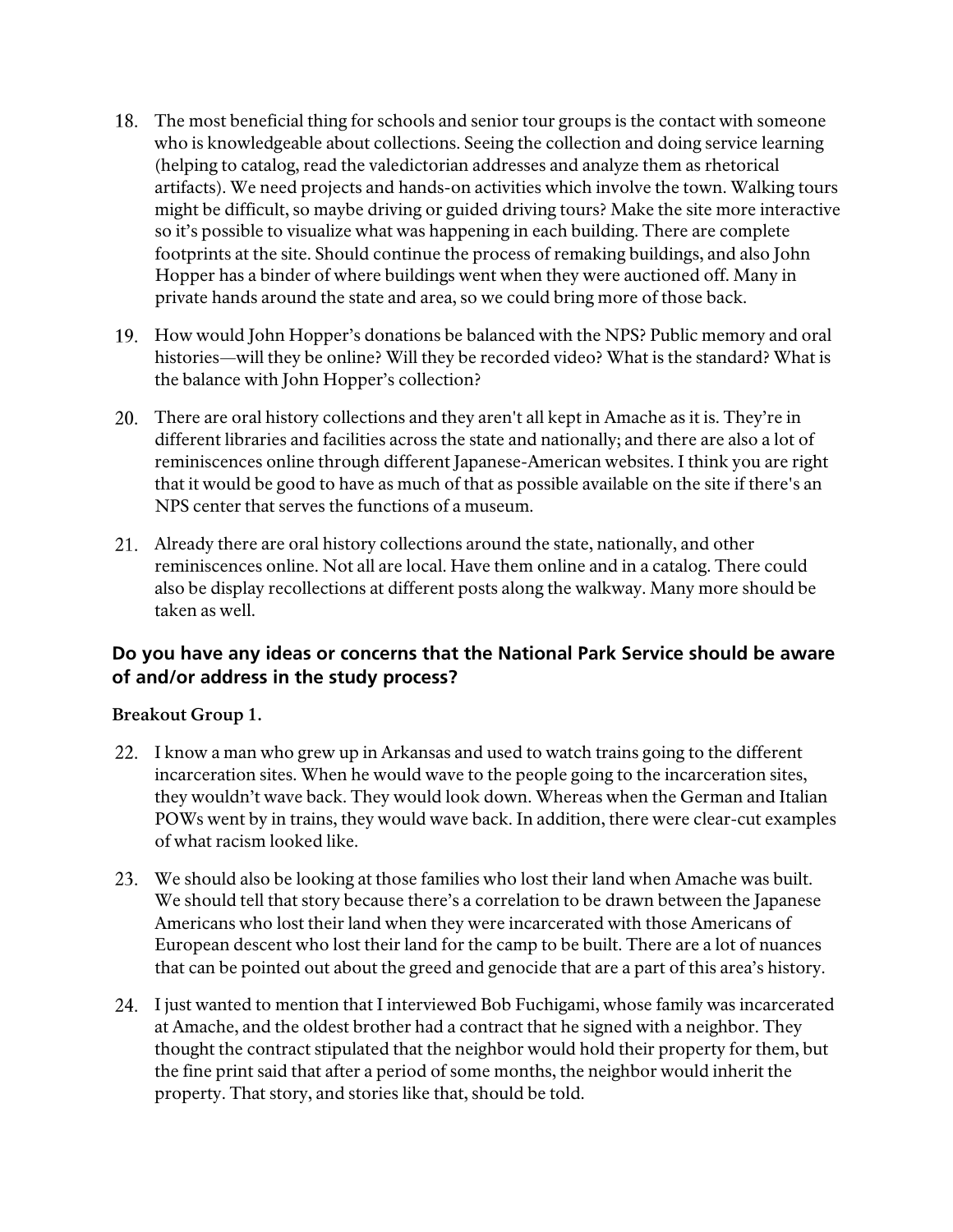## **Breakout Group 2.**

- 25. Because this COVID-19 has thrown a wrench into the in-person meeting process, and technology can hinder 60+ from participating, moving the deadline to another cut-off date, focused on community engagement that we try to figure out ways to provide public comments. Although the other studies that have being done (under the Dingell Act), people want to know a little bit more about oral histories and provide people more time to know more about the history of Amache. Would like to comment about how difficult it has been getting stakeholders to the table and on the public comment in this current situation. I've spoken with the Amache Historical Society and they weren't aware of the online public meetings; takes a lot of time to reach out to more people who are interested in this topic. Strategize on getting outreach out to constituents and others; find opportunities when communities, families, other gatherings get together and try to strategize on using those opportunities to connect.
- The Amache Historical Society put out a long newsletter about the whole study process. Concern about informing more people—get email addresses that [a] newsletter could be sent out to another list. The newsletter was sent out to a large group in L.A. when the public meetings were still scheduled. NPS could reach out here.

## **Breakout Group 3.**

- 27. There are big concerns over water rights for Amache. The town has the water rights—it's a 99-year lease. Amache still needs to have water rights. Major concern.
- Dr. Bonnie Clark says there are unprecedented research opportunities. None of the property was used for other purposes (after the war). Soil blows in, but once they (archeologists and students) get past the top layer, they only have to go down inches to find artifacts and footprints. There's research about how the residents used soil enhancement in order to grow gardens because the site has lain there (unused) due to water rights. Found artifacts bare also put back in place. Some were gathered into collection, but many are put back in place. The surface items need to be protected and "Please don't gather" signs installed.

# <span id="page-5-0"></span>**What objects, buildings, remaining features, values, and stories do you believe are the most important and why?**

## **Breakout Group 1.**

29. I think resurrecting a full block, at least half a block, with a mess hall and the latrines is very important. People don't know how incarcerees lived in these blocks and how people, particularly the women, were upset that we didn't have any privacy. It was far different than what people had lived in before. Our parents tried to keep us from getting too discouraged and to not dwell on the problems that we had. The only way we can really understand that is to make it so that we could experience how we lived.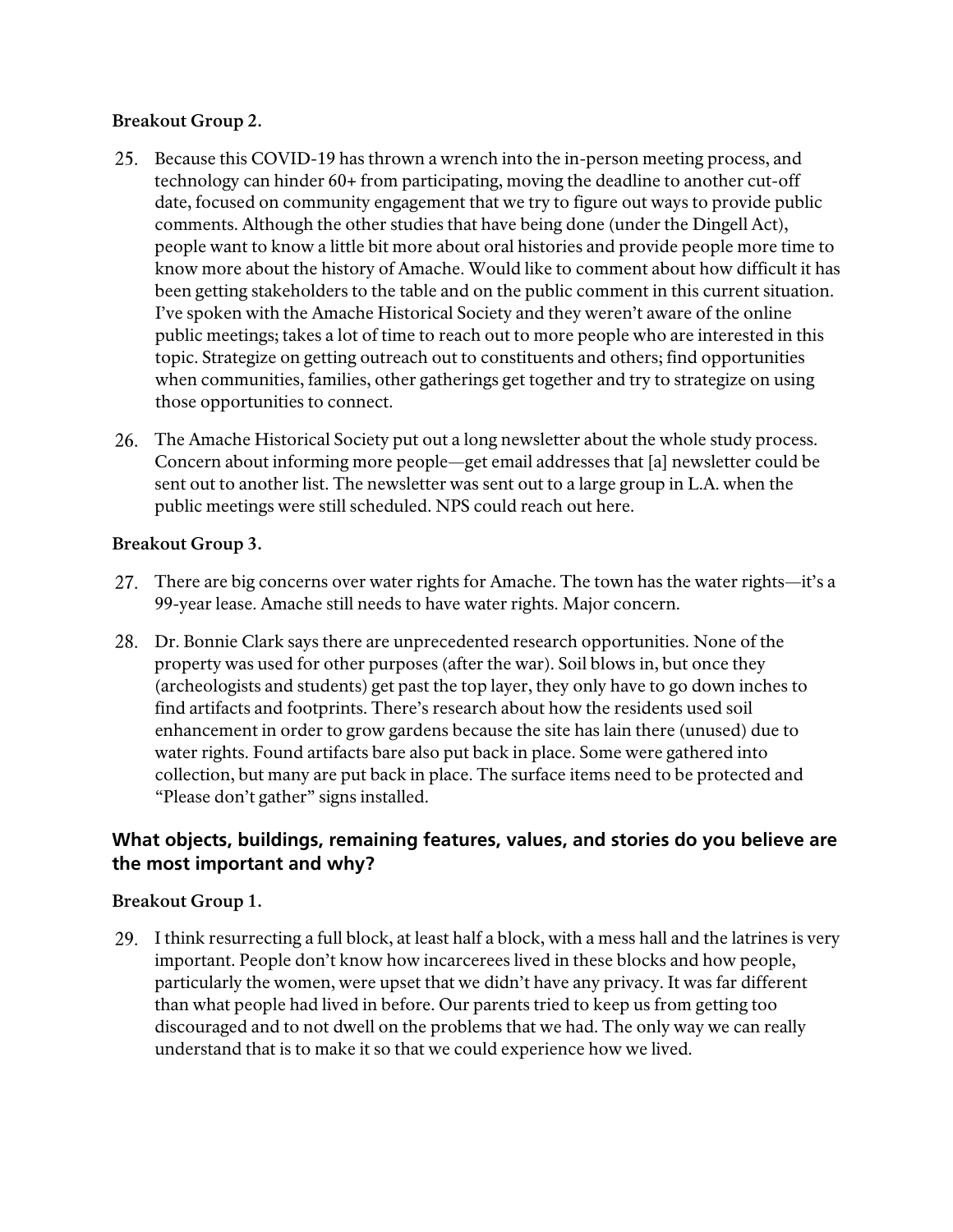- In the PowerPoint, there was an image of the fish market. Were incarcerees able to walk to town to purchase fish?
- The fish market was started by someone in town, but he knew that incarcerees loved certain types of fish and he would stock the market with these fish. Granada being a mile and a half away made it the closest town to any of the incarceration sites. People in town were very suspicious of the Japanese American incarcerees. Mr. Newman, the owner of the Newman's Drug Store, treated incarcerees very positively. He bought a case of sake in Salt Lake City and brought it to Granada, where incarcerees could buy it. It turned out that incarcerees really helped the town stay afloat.
- If a block is re-created, having a guard tower and a searchlight would be very important. The search light ties into the fish market insofar as there was a man at a different incarceration site who started working at the fish market and would sneak into Amache to visit his family. But he had to time when he snuck in and snuck out, so that he wouldn't be exposed by the searchlight.
- At night, I would hear urine hitting the bottom of pails. The searchlight would follow you when you went to the latrine and then follow you back.
- The fish market was something unique about Amache and something we should show. It's very different from Manzanar and the other incarceration sites. What's interesting to me is that the Japanese Americans had connections to fish. The fish market would truck fish from Los Angeles to Granada for the incarcerees.
- Thinking about what's at the site now, physically, the archeology at Amache is amazing. There's still great integrity. There are just archeological records that tell these stories. The ability of people to see the concrete foundations and get a sense of how big the barracks were, then see the marbles outside, is something different from the other sites.
- The other thing that was interesting is that this is the only camp that had foundations and bricks underneath, so that they could dig and make their own cellars. Other camps don't have that.
- 37. I wanted to mention the cemetery. The graves that are still at Amache are a very important feature. I also think it's important to restore the cemetery, including the wooden planks that list those who died at Amache. They're in a safe, controlled site now, but maybe they could be brought back if the site is made a park.
- Those bricks mentioned previously included brick floors. Those made things very cold in the winter.
- I agree with the comment about the cemetery. That would be a very important thing to do. The bathroom and shower facilities really need to be emphasized, too, to lay out [how] dehumanizing they really were. They demeaned people.
- We need to ensure that what John Hopper has done carries on.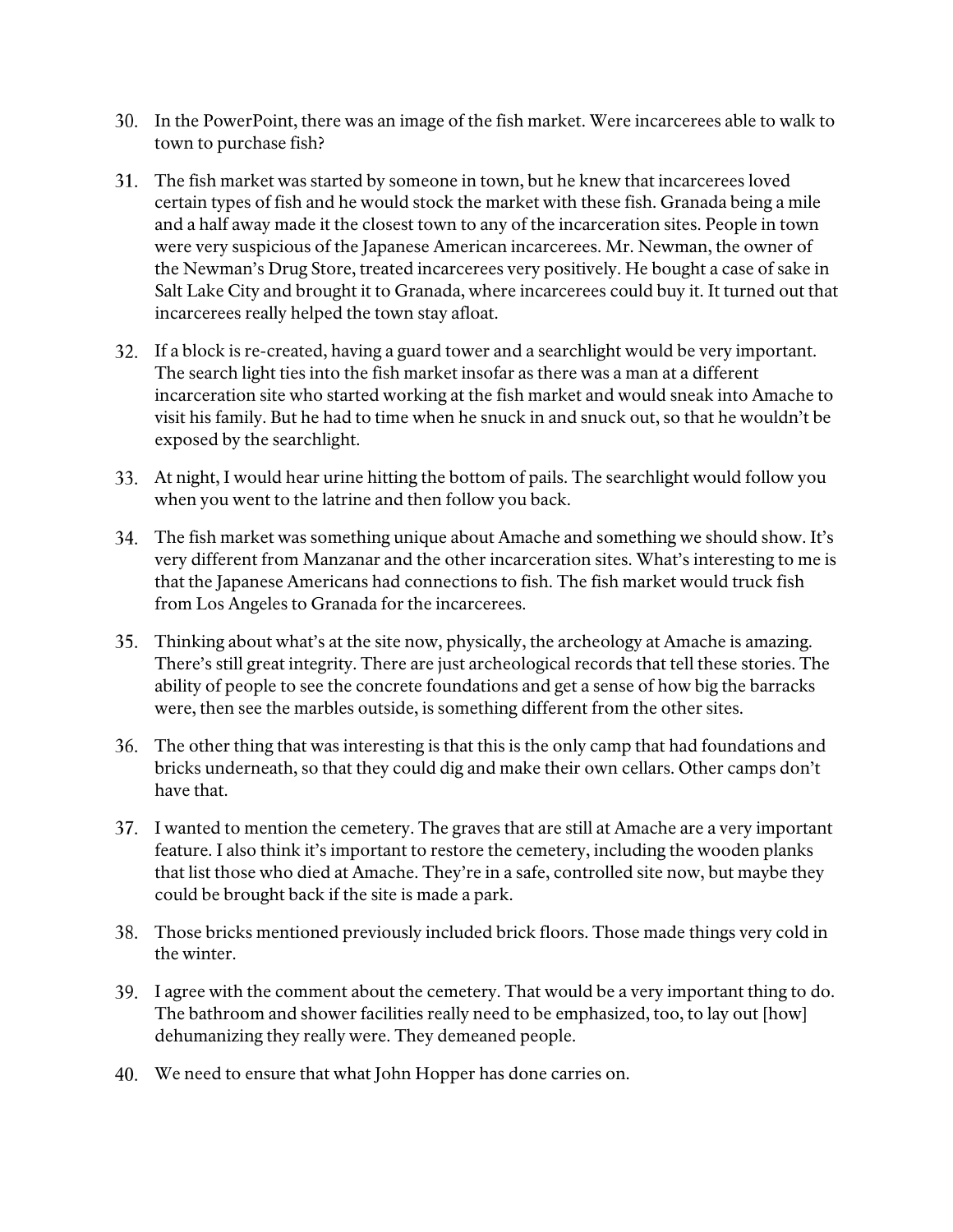## **Breakout Group 2.**

- This point was raised last week that Amache was on Native American land and people were moved out so that the camp could be established on that site. Also consider that people whose citizenships are not recognized. In my opinion, American Citizenship has been constructed in terms of (inaudible). The rise of violence that is taking place now is part of the larger context of the symbolism of Amache. I am repeatedly asked where are you from? I'm from L.A., but they might want to hear that I'm from outer Mongolia.
- No one has occupied the site since the internees, so whatever Dr. Clark's field school has uncovered is connected to the internees. Also, we have to remember that the people of Amache were welcomed by Governor Carr and that differentiates Amache from the other camps. He said we should not be treated as subservient; we had our constitutional rights.
- They were against having all of us behind barbed wire. Also, the fact that Dr. Clark has studied the site so extensively and John Hopper and his students preserving the artifacts and the museum, has bolstered the image of Amache and makes it so different from the other camps.
- Economic reasons why the Japanese Americans were welcome to Colorado because there was a national labor shortage. American farm labor programs connected with Amache; we plan to explore that further. What happened to the farmers and the folks that lived in the area?
- What makes Amache unique: the existing cultural resources on the ground, bottles, china that has been found during surveys. There are still clear remnants of daily activity that occurred in the camps, unlike other camp sites under NPS management. At other camps, they were probably dug up or taken away.
- 46. Something striking: another volunteer, her family was at Amache for a couple of months, then worked for a rancher. There is a connection to agriculture, the skills of the people at Amache were really recognized by their neighbors. The first fall that Amache was open, [the] sugar beet crop came in early. [Beet products were] important for war effort. The folks from Amache came out and helped the locals bring in the sugar beet crop because of the labor shortage. Farmers helping out other farmers, helping out the local farmers helps make positive relationships. The folks at Amache changed the way that folks in Colorado farmed. Celery [was] not grown commercially in Colorado until Amache. Impacts and relationship were positive.
- Those from central California and brought their farming skills, transferred some of that knowledge to local farming techniques.

## **Breakout Group 3.**

There are a couple things that come to mind. Amache had the silk-screen shop, which not only did printing for the capital, but also printed materials for the U.S. Navy. It was the only camp that had a shop that did things for the military. There are only two other camps that have actual remains of people in the cemetery. Those headstones represent people.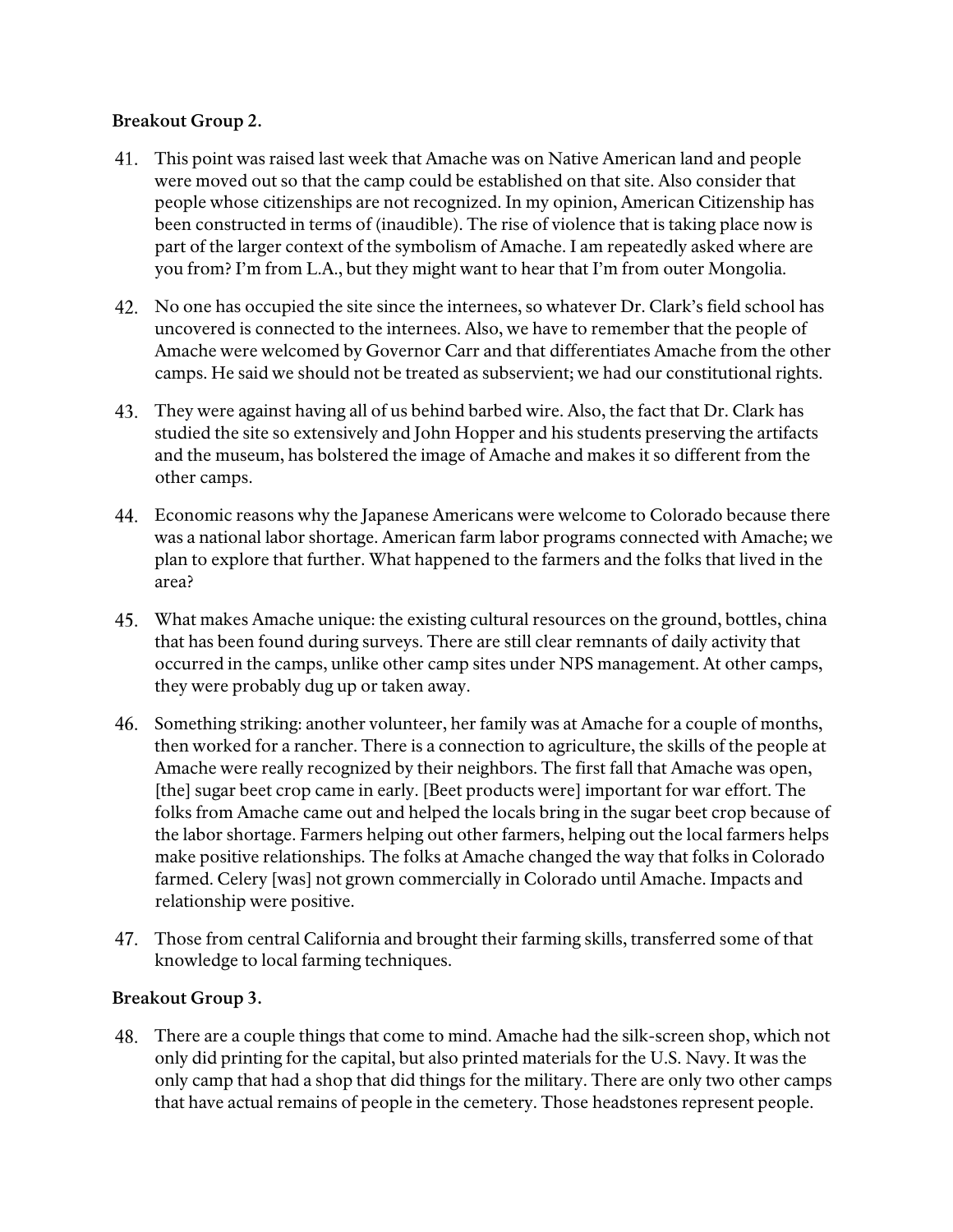There are still remains in the cemetery and that's why it was one of the first things that some of the groups put money towards. In order to show respect, they put sprinklers in, and helped in changing out the wood stones with stone stones.

- On one visit, he heard that in order to put 8,000 people on the site, they needed more water than there was. One or two wells were dug after the site was designated for use. Granada acquired the rights to the wells after the site was vacated.
- Someone else heard that wells were dug deeper to supply the camp. The town had property taken away. It shouldn't be taken away from the town this time around. Other camps like Poston and in those in south didn't take anything away from the town.
- 51. Resisters of Conscience—documentation through the HMFPC. Three dozen at Amache helped the national JACL recognize them in 2002. Put them in the Sacto Museum exhibit and the Florin JACL gave them an award. Amache resisters were sent to the same camp as Gordon Hirabayashi near Tucson. They were proud of what they did and had reunions every three years. Their story was included in the kiosk there, along with Gordon Hirabayashi. Their story needs to be recognized at Amache civil disobedience and protesting. This should be a lesson for future generations and there should be interpretation at the site.
- Amache had the lowest percentage of "No-No's." People from Tule Lake who answered "Yes" were also sent to Amache. The site is farthest east with much physical integrity today. People were moved between sites. How far away were they removed and dispersed? Families split up. I visited a Manhattan NHS unit; parts of the sites are in multiple places. This demonstrates breadth and scope of the story across the country. Amache demonstrates that, too.
- Info should be gotten out there and preserved. I meant this on two levels: I want to know my family's history as well as general history. University websites and maps were exciting, especially seeing his family's house listed there, and great uncles who were also there or located close by. A lot of my family history I didn't know but everyone should learn, especially these days. Such a critical thing. We're at this period of time where we need to make sure it gets preserved before first-person accounts are lost and history gets rewritten.
- There is an online interactive directory where you can look up family barracks.
- The Tadaima virtual pilgrimage has had more than a handful of videos about Amache specifically, including Bonnie Clark and the field school. Go back and search their channel, there are things about botany and sports. Overview through the virtual pilgrimage, it's more accessible this summer. There are handwritten sheets of who was at camp and where they were, so you can stand at your family's (building) foundation. The best from Amache are the documents from the time. The camp newspaper and junior-high yearbooks. Things you can actually look at. Even in 2015, John Hopper's high-school kids alone have made it possible to sit and read newspapers. His mom helped typed the yearbook. These are actual items. Learned what his uncle and aunt were up to because of what he saw there. It's pretty amazing to see actual documents. Still part of the process in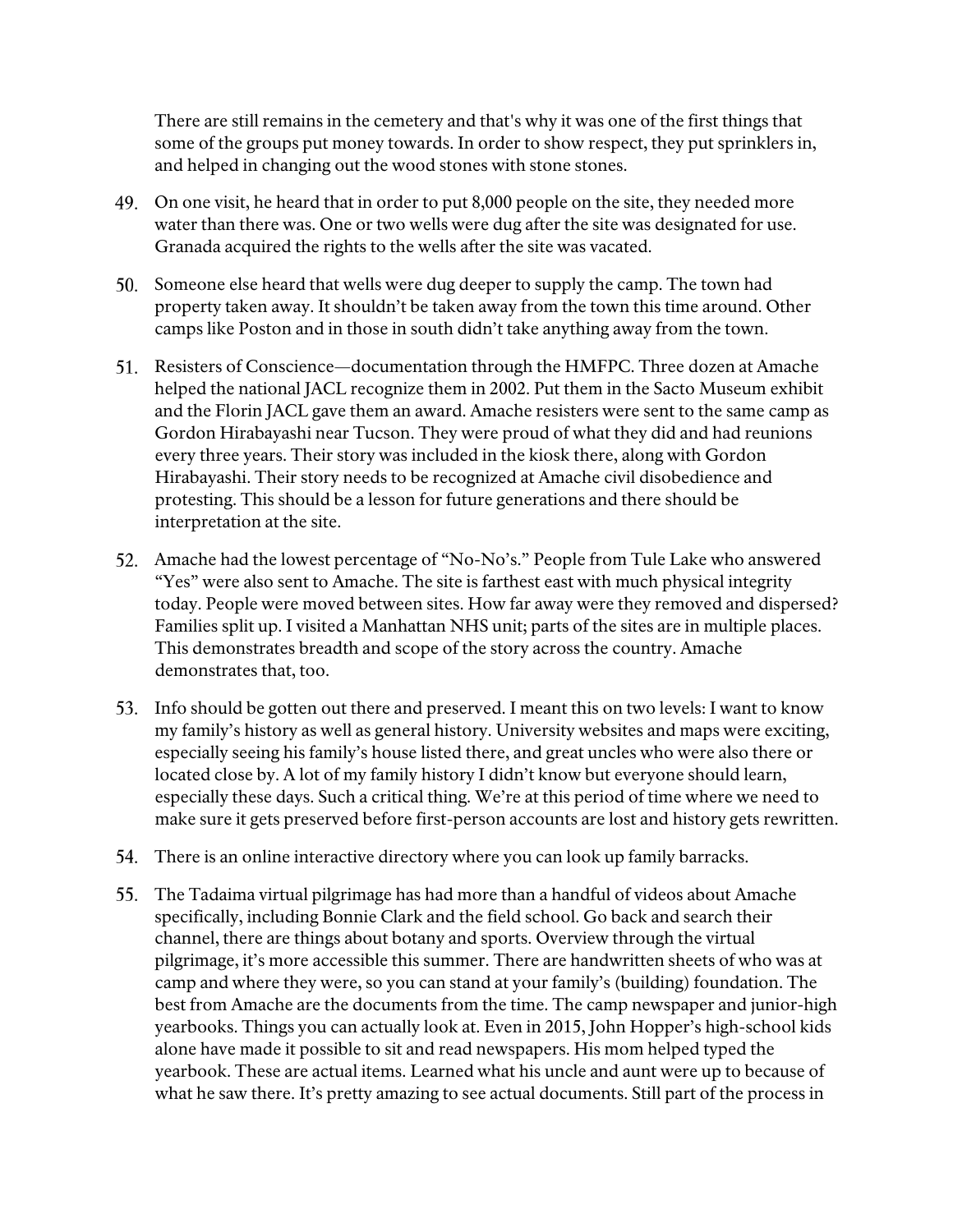2018. Should have the NPS work with existing groups who have been working on it for so long. Poke around and see what you can find.

56. You can look up your family barracks. The foundations were different at Amache. You can see the whole outline of the barracks layout. You can stand in your family's barracks. There's integrity of the layout of the site overall.

## <span id="page-9-0"></span>**What do you think differentiates Amache from the other nine Japanese American incarceration camps?**

#### **Breakout Group 1.**

- We talked about how it was the only incarceration site with brick floors. But we also had a huge farm that produced far more produce than we could use. We sent our surplus to other incarceration sites, as well to Army camps. Also, being close to Granada was a very positive thing for those incarcerated.
- One of the huge things is the need to recognize people like Governor Carr, who resisted what Executive Order 9066 was doing. He was such an outspoken advocate of the Japanese Americans that he was voted out. We need to recognize him.
- I'm thinking more about Amache's proximity to not just Sand Creek, but Bent's Old Fort. There's also a kiva at a nearby community college that could provide some important historical knowledge.
- I think in anything that talks about Amache should talk about John Hopper. The things that he has done, and continues to do, are far beyond what anyone else has done. He needs to be mentioned as an important figure.

## **Breakout Group 2.**

Note: Comments to this question were discussed holistically with **"What objects, buildings, remaining features, values and stories do you believe are the most important and why?"**  Combined comments are therefore noted under this question.

#### **Breakout Group 3.**

There is the opportunity to be more inclusive with interpretation and public memory. The area was surveyed prior to 2006 when it became an NHL. Certain parts of the site are neglected. There are five dugouts more indicative to Mexican nationals. More likely from the tenant farmers or the original homesteader before that, I'm not sure. There are five dugouts indicative of Mexican American settlements right before the 20th century or after. There are ceramics circa 1904. I don't think as early as the Santa Fe Trail. Perhaps right after. It was RMS consultants, Richard, who was the archeologist on that. He was hired through the city of Granada before the NHL. Much of what was taken away in the building or the ceiling was adobe or wood. Much has (since) been washed out. There are still some things remaining there, possibly significant. The state of Colorado or History Colorado can help out with that portion. There is significant history involving the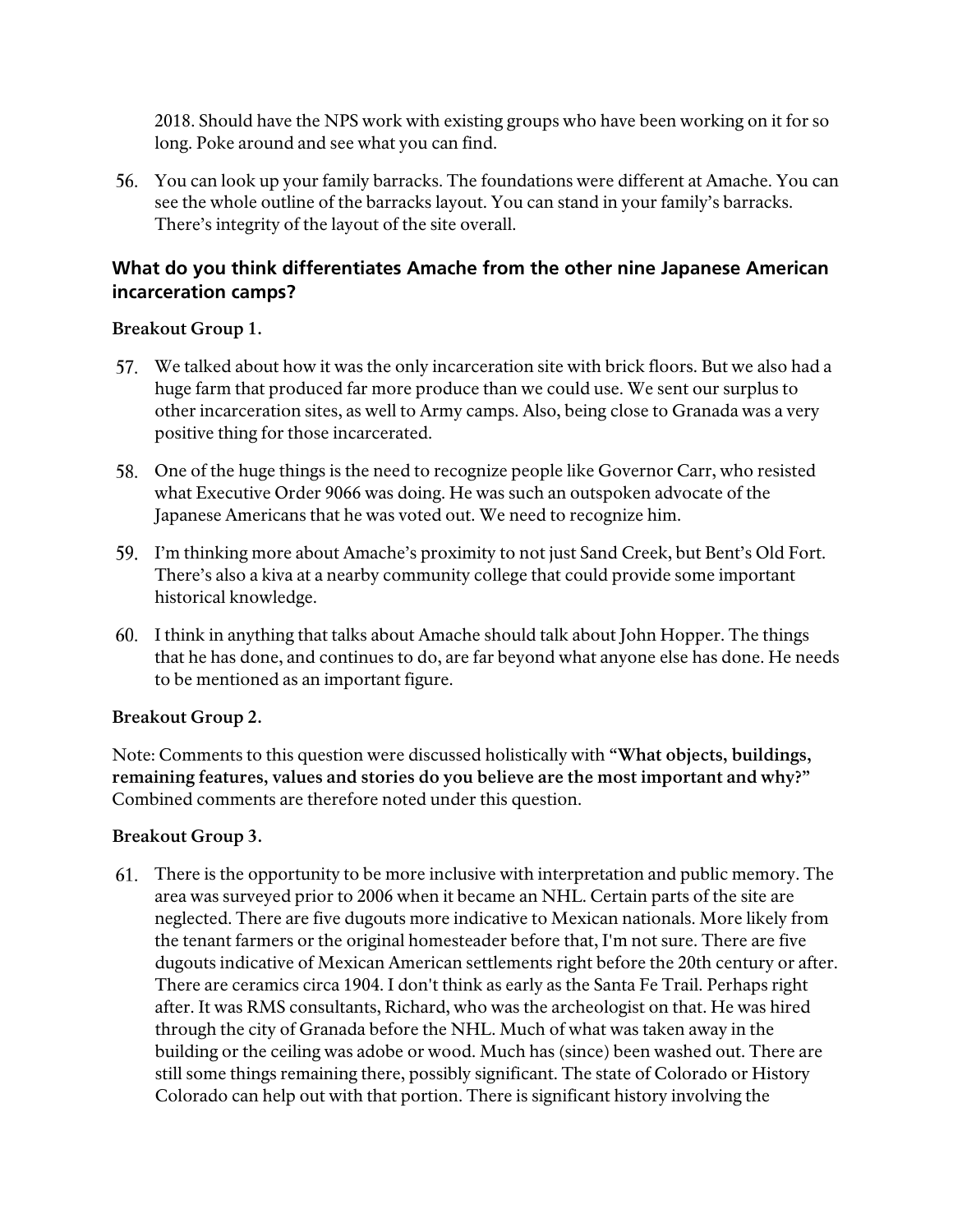Hispanic community there. This should be synthesized with the history of Japanese immigrant farming in the Arkansas Valley.

- One of the things that was important was the fact that we were originally farm people from the Central Valley. When people from L.A. arrived, we became quite concerned about the "unruly' L.A. people that would come in and that was one of the thoughts we had. We wound up getting along quite well with them. I think one of the things about Amache that was so unique was the fact that there is so much unrest in other camps; but Amache, we were all very quiet, never had much of a problem there.
- When I went to the site for the first time in 2015, the main information that I had driving on the roads were some of the labeling posts and of the reading boards. I hope there will be a way to preserve those individual efforts. Nothing like this has ever happened. (Those who worked on Amache Preservation) can come back or come back with kids or whatever and say, here's what we worked on during my year. Whether or not they remain in the same place but if we have reserved the actual signpost somewhere else, or if it's alongside the new one, not sure what the precedent is.
- There are two things. It is the only complete footprint of an entire site like this that exists compared to all the others. Also, the unusual support from the Governor. His story of telling Granada and the people of Colorado, "you will be friendly." Him taking that position ruined his political career but the statue of him in Denver is on the list of mustvisit sites for Japanese dignitaries.
- Amache is perfectly placed between the Sand Creek Massacre site. When one is traveling with groups or in one's own way out into the middle of the great plains, it's good have other meaningful historic sites in such immediate vicinity and be exposed to a diversity of historical aspects.

## <span id="page-10-0"></span>**Do you have any other comments you would like to share with us?**

#### **Breakout Group 1.**

No additional comments.

#### **Breakout Group 2.**

- After this public comment period, is the summary of the recommendations going to be made for viewing by stakeholders—make public before there is a final document?
- 67. Regarding the policy of not sharing results of study of summary document, [I] would like to have the opportunity to have this reviewed by stakeholders in light of our current pandemic. We have to struggle now to do things in different ways so we support sharing those findings with stakeholders to make sure that all information has been represented.
- [Refers to conversation for questions 3, 4] A conversation from earlier: how Amache was unique in terms of how the inhabitants were welcomed. Presently this community in